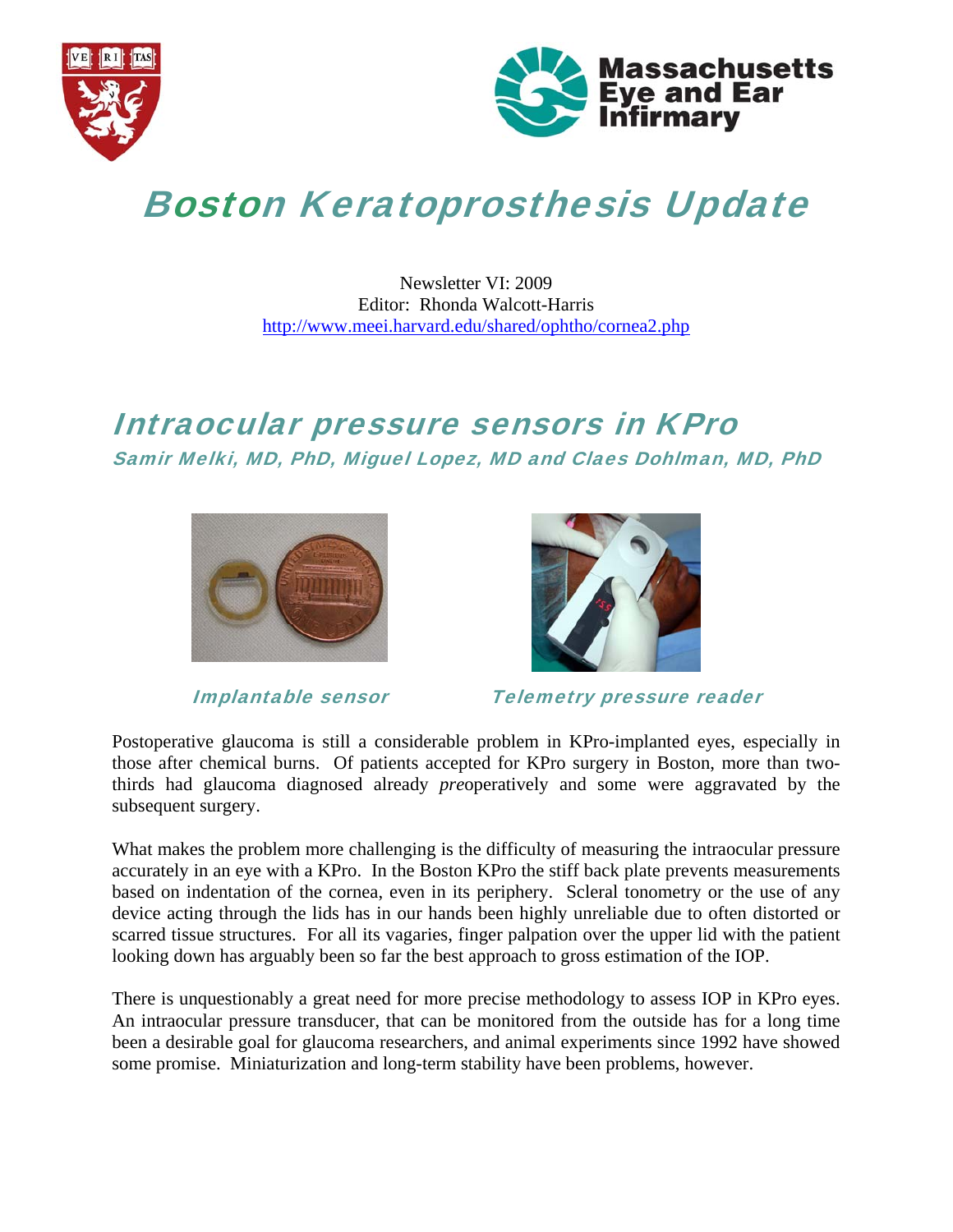More recently a very small (0.5 mm diameter) pressure transducer was made available, allowing implantation in animals and pressures to be read optically through the KPro by laser interferometry (FISO, Inc., Ottawa, Canada). The device could be attached to the posterior surface of the Boston KPro and the laser beam be aimed directly at it. Although fairly reliable results could be obtained, positioning of the device was problematic and precise readings required very clean anterior and posterior KPro surfaces. (Ma, Belleville, Nouri, Ahmed, Dohlman, ARVO poster 2003)

A recording system based on radiowave telemetry may be more promising. Here the pressure transducers can be placed inside the eye wherever practical. A handheld reader held closely to the eye beams in energy to the device (through clear or opaque media), which in turn signals back the pressure reading. Only recently has a transducer been constructed that is small enough for the human eye and stable enough for long-term intraocular use (Medical Sensors Technologies, Inc., Germany). We have in rabbit experiments found this sensor to give precise pressure readings and to be well tolerated when placed in the sulcus after extracapsular lens extraction (Todani, Melki, Behlau, Fava, Meyer, Dohlman). Also, the system was earlier this year implanted into the first two human subjects, blinded from chemical burn. They were combined with cataract extraction and Boston KPro. The surgery was performed in the Dominican Republic with Dr. Miguel Lopez as the lead surgeon. In the short follow up time, the transducers have been well tolerated. Undoubtedly many modifications will have to be made but eventually such type of IOP recording could be a great bonus in KPro surgery.



### Boston KPro Usage 2008

About 3500 devices have been implanted since 1992.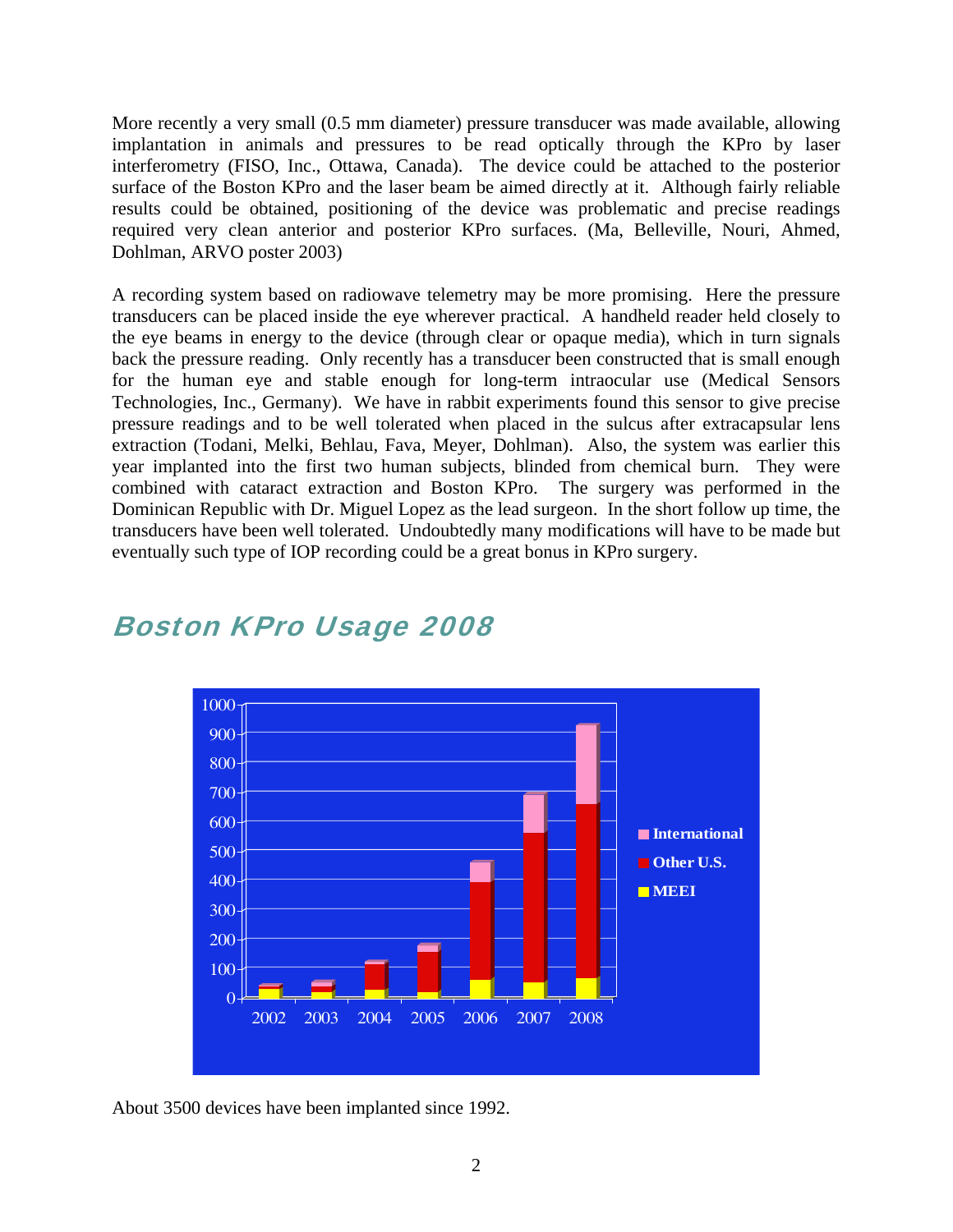# Autoimmune Diseases and KPro Type II James Chodosh, MD, MPH and George N. Papaliodis, MD



James Chodosh, MD, MPH George N. Papaliodis, MD



Patients with autoimmune diseases such as mucous membrane pemphigoid and Stevens Johnson syndrome often develop corneal opacities but tend to experience very poor outcomes with traditional corneal allograft surgery. Two physicians at the Mass Eye and Ear Infirmary, Drs. James Chodosh and George Papaliodis, have developed a team approach to such patients that involves a combination of immunomodulatory therapy and implantation of a Boston Keratoprosthesis type II for the restoration of vision. Drs. Chodosh and Papaliodis believe that a multifaceted approach to the care of these patients, before and after surgery, can improve outcomes with the Boston KPro type II.

Drs. Stephen Foster and Claes Dohlman have also accumulated a substantial cohort of such patients.

# Drug-eluting Contact Lens Joseph B. Ciolino, MD



Over ten years ago, it was found that KPro patients benefit from wearing a protective bandage contact lens, which helps to prevent drying of the eye's surface. KPro patients also require the long-term use of antibiotic drops. Because these patients require both a contact lens and topical antibiotics for the best possibility of post-operative success, a team in Boston is working on developing a contact lens that has the ability to release a medication to the eye. Using a prototype contact lens, the initial studies have demonstrated that this feat is possible. The results, showing a steady release rate of an antibiotic for over a month, will be published in IOVS. A multi-institutional team from Mass. Eye and Ear Infirmary (Dr. Ciolino),

Children's Hospital Boston (Dr. Kohane) and MIT are continuing their research on the project. Although KPro patients served as the inspiration for the drug-releasing contact lenses, it is likely that a wide range of ophthalmology patients may benefit from the technology.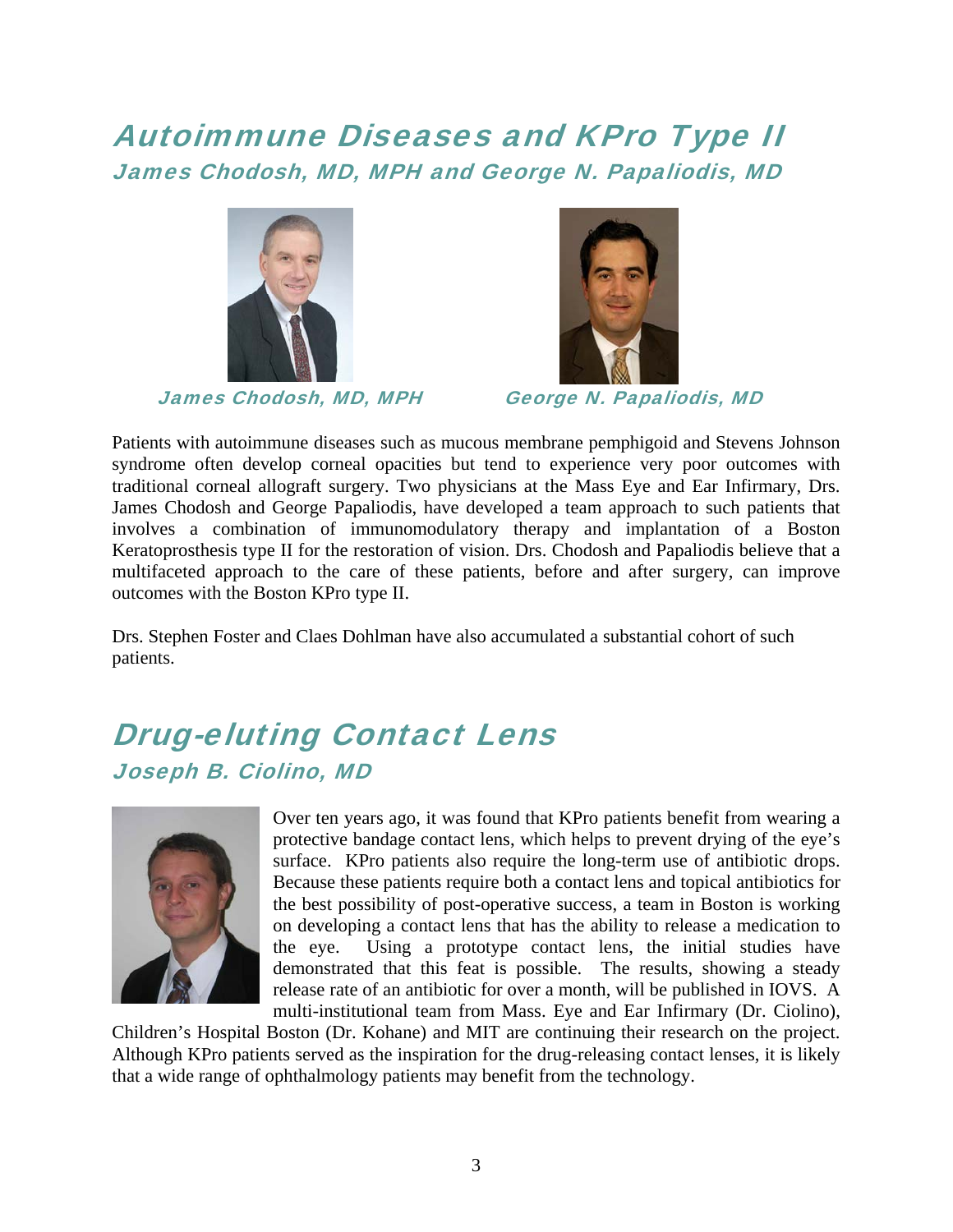# Pilot Projects in Asia and Africa

#### INDIA …Anthony Aldave, MD



Given the significant social and economic burden of visual impairment secondary to corneal opacification in India, and my interest in India that developed from my first trip in 2002, I became interested in the feasibility of training corneal surgeons there to perform the Boston keratoprosthesis. As I knew well-trained, dedicated anterior segment surgeons at several major institutions across the country, my concern was not whether the level of medical care or facilities available in India were suitable for developing successful keratoprosthesis programs. Rather, I was concerned about whether the hot, humid climate and limited access to care on the part of many potential keratoprosthesis candidates would result in outcomes that were not as good as those obtained in the United States. After speaking with two prominent corneal specialists in India who had expressed interest in starting Boston keratoprosthesis programs at

their institutions, it became clear to me that they were sufficiently knowledgeable about the Boston keratoprosthesis and the critical importance of appropriate patient selection to proceed with a formal training course at their respective institutions. Therefore, in January 2008, I traveled to Northern India to the R P Centre for Ophthalmic Sciences, All India Institute of Medical Sciences in New Delhi and to Southern India to the Aravind Eye Hospital in Madurai, providing didactic instruction and live surgical instruction at each location. In February 2009, I returned to India to conduct a formal instruction course at the P D Hinduja Hospital in Mumbai for surgeons from all across Maharashtra, and plan to return to India again in January 2010 to conduct a training course on the Boston keratoprosthesis at the LV Prasad Eye Institute in Hyderabad.

Put simply, the model that I am following is that of "training the trainers", who are the leading corneal surgeons in India, located in both academic centers and private institutions, who will then train other corneal surgeons to initiate Boston keratoprosthesis programs. The model is working, as evidenced by the fact that surgeons who have been trained in New Delhi and Mumbai have already traveled to other cities in India, such as Kolkatta and Bangalore, to train corneal surgeons there. Equally important as training corneal specialists in India to perform this surgery is the training of all Indian ophthalmologists to identify appropriate candidates in their practices and to recognize and manage post-operative complications. Thus, I have participated in courses on keratoprostheses, speaking on the Boston keratoprosthesis, each of the last several years at the annual meeting of the All India Ophthalmology Society. I have also strongly encouraged the corneal surgeons who have been trained to perform the Boston keratoprosthesis to carefully monitor their post-operative results, and to present their results at local, regional and national meetings, which thus far are encouragingly similar to my published results.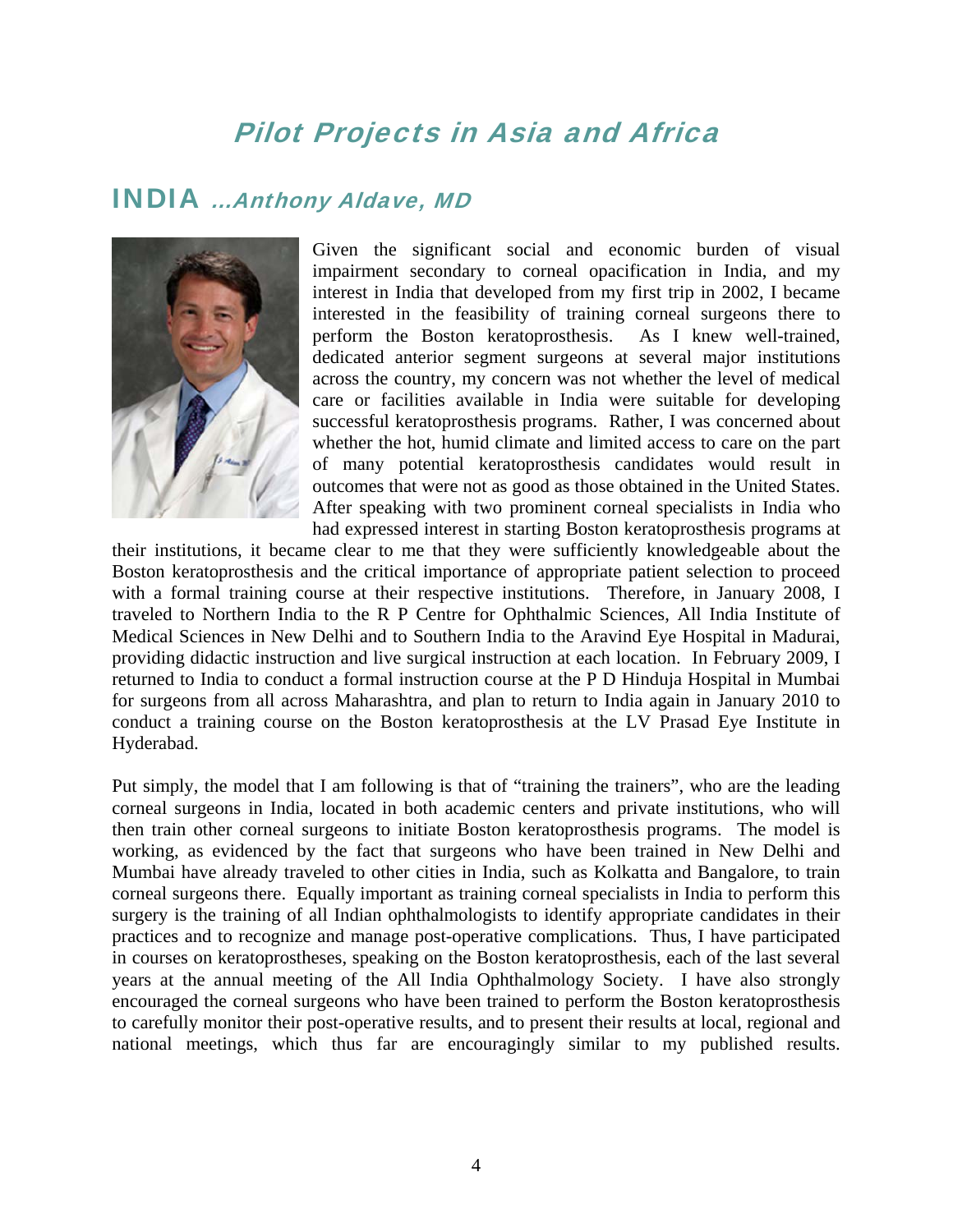### AFRICA …Roberto Pineda, MD and Jared Ament, MD, MPH





Roberto Pineda, MD Jared Ament, MD, MPH

The June 2009 Ethiopia KPro project successfully added 7 eyes to our study population. A trachoma patient was implanted with a KPro using a corneal autograft. All other eyes required fresh allograft corneas (3 were brought from USA and 4 were from the Ethiopian Eye Bank). Currently, a total of 19 eyes in Ethiopia and Sudan have been implanted with the Boston Keratoprosthesis. Follow-up ranges from this current trip to approximately 18 months. Data reporting via email has been consistent, patient compliance seems adequate, and standardized follow-up regimens are being adhered to appropriately. All-in-all, the project has been a success so far but long-term follow-up and continued support is required.

The purpose of these pilot projects is to find out whether unexpected problems, related to the countries' extremely low resources, will cause problems not seen in the West.

### CHINA …Tueng Shen, MD, PhD



Like many developing countries, China faces a big challenge to reduce avoidable blindness among its population. In January 2009, Dr. Tueng Shen was recruited by Orbis International, the U.S. based nonprofit dedicated to curing and preventing blindness worldwide. She traveled to China to lead an intensive, one-week training session for ophthalmologists in Yunnan Province, one of China's poorest provinces There, Dr. Shen led her colleagues through several sightrestoring operations, during which she demonstrated new surgical techniques. She performed the first Boston

keratoprosthesis implant in that country with up to present excellent result. (Also see below)

Dr. Shen returned to China in mid-June to train another group of physicians about the artificial cornea.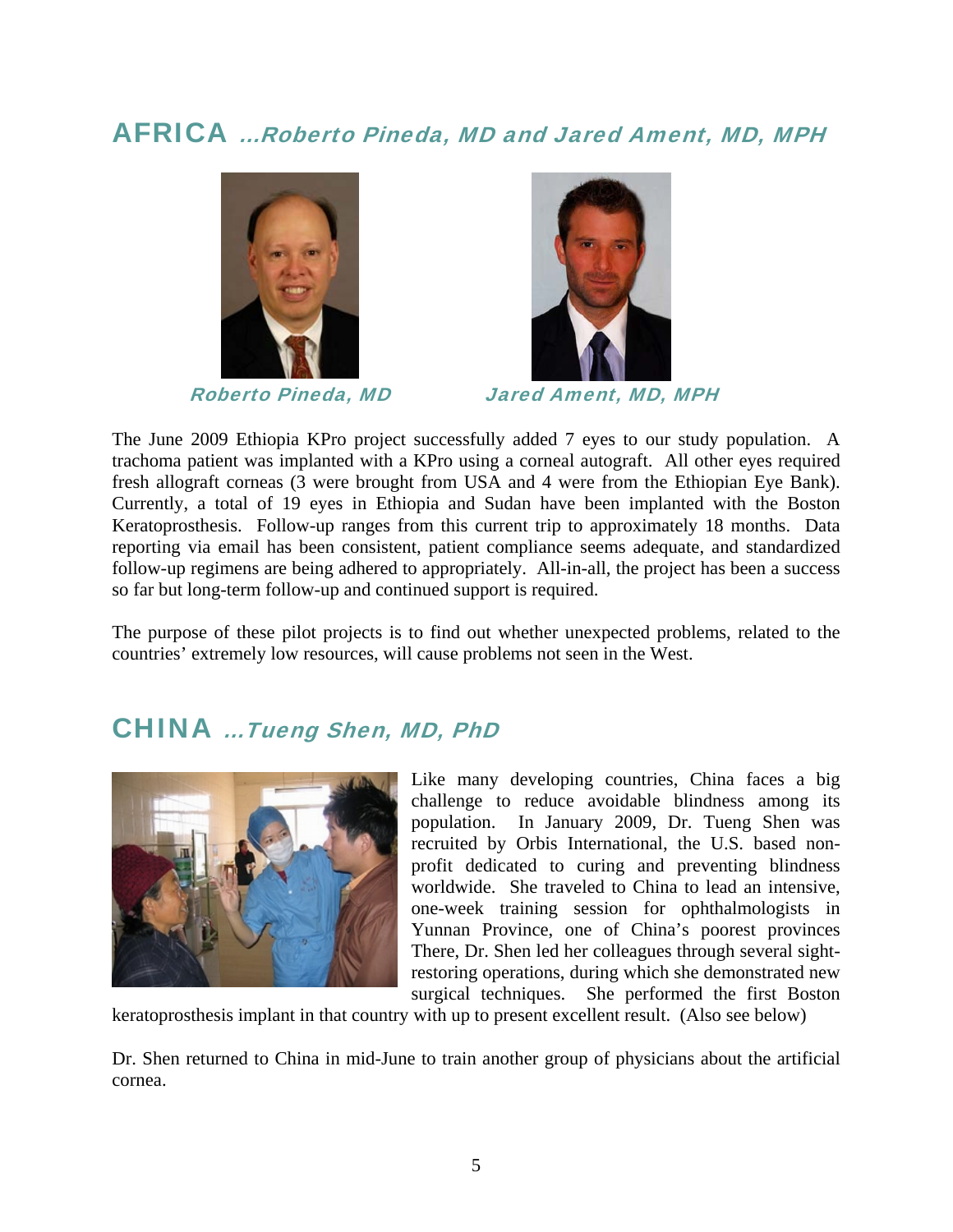### Profiles of 3 female KPro surgeons …

#### Tueng Shen, MD, PhD



Tueng T. Shen, MD, PhD Associate Professor Department of Ophthalmology Adjunct, Bioengineering University of Washington Box 385456 Seattle, WA 98195 email: ttshen@u.washington.edu

Dr. Shen is an ophthalmologist as well as an engineer. She received her PhD in Medical Engineering at MIT followed by her MD from Harvard Medical School. She completed her Residency at the Mass Eye and Ear Infirmary where she was first exposed to the concept and practice of artificial cornea through her mentor, Professor Claes H. Dohlman. She went on to pursue a fellowship in Cornea at the Moran Eye Center (University of Utah). Dr. Shen is

building a bridge between engineers and physicians to facilitate the translation of innovative engineering technology to creative clinical solutions. Dr. Shen established an artificial cornea program at the University of Washington in 2004, the first of its kind in the Northwest and has served as the referral center of the five surrounding states. At the same time her research group focuses on the continued development of artificial corneas with specific applications in the developing nations. Her close collaboration with the college of engineering (where she holds an adjunct faculty position) has already led to the development of a variety of medical devices including polymeric drug delivery systems for the eye and new biomaterials for artificial cornea.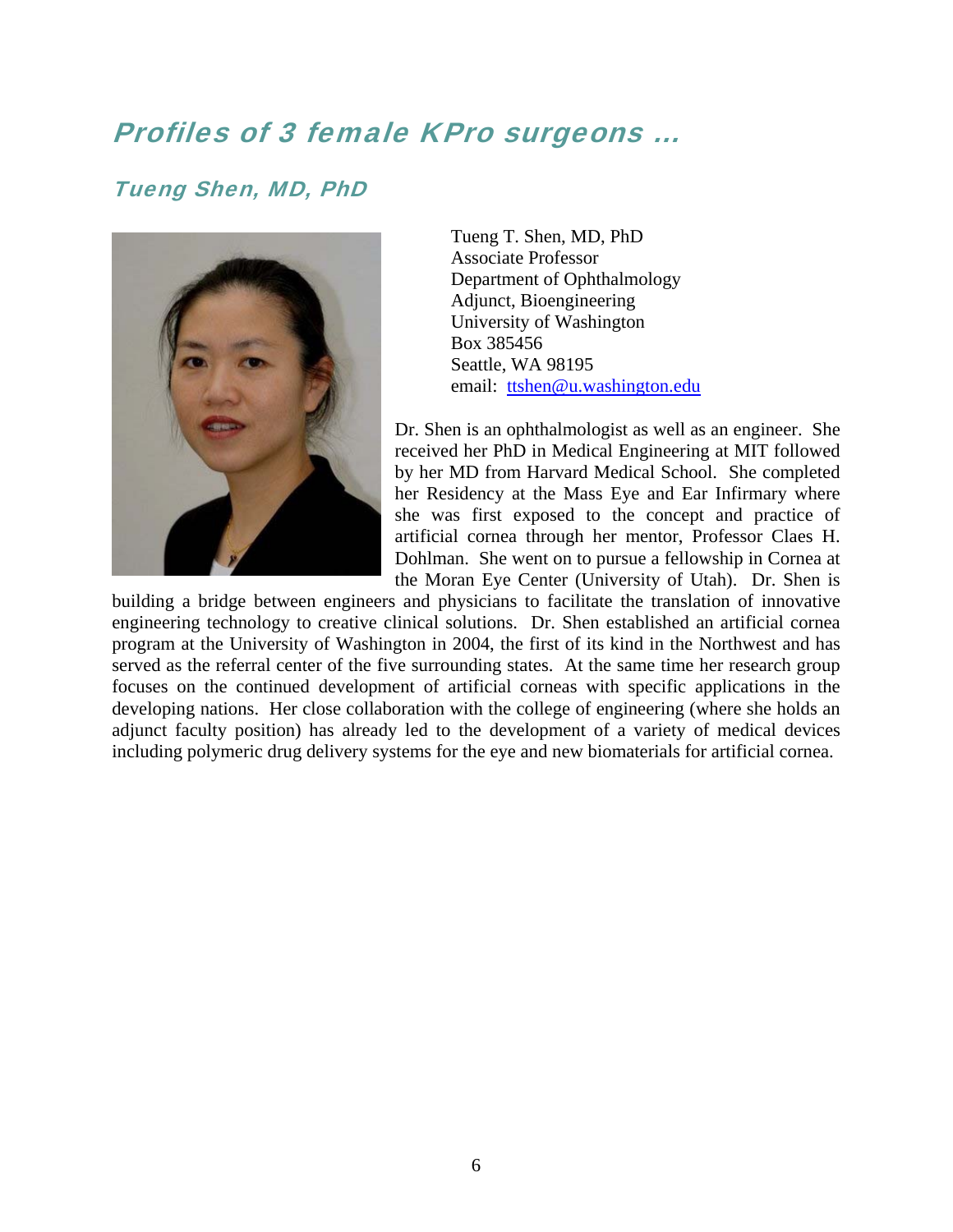#### Esen Akpek, MD



Esen Karamursel Akpek, M.D. is an Associate Professor of Ophthalmology at the Wilmer Eye Institute, Johns Hopkins University School of Medicine, and the Director of the Ocular Surface Disease and Dry Eye Clinic. She has been on the faculty of the Wilmer Eye Institute since 1999.

Dr. Akpek received her medical training at the Hacettepe University School of Medicine, Ankara, Turkey. Following internship and residency training, she completed ophthalmology subspecialty training in Ocular Immunology and Uveitis at the Massachusetts Eye and Ear Infirmary, Harvard Medical School in Boston, Massachusetts. During her training, she gained extensive

experience in the field of autoimmune and infectious diseases of the eye. Thereafter, she also completed a fellowship program in Cornea, Cataract, and External Disease at the Wilmer Eye Institute, The Johns Hopkins Hospital, to fine tune her surgical skills.

Dr. Akpek specializes in external diseases of the eye. Her clinical expertise includes inflammatory eye disorders, allergic and immunologic diseases of the cornea and the conjunctiva, scleritis, and uveitis. Dr. Akpek performs a wide variety of anterior segment surgeries including cataracts, corneal transplantation and keratoprosthesis, and has patented a novel artificial corneal device.

#### Kathryn Colby, MD, PhD



Kathryn Colby, MD, PhD is a cornea surgeon at Massachusetts Eye and Ear Infirmary in Boston and an Assistant Professor of Ophthalmology at Harvard Medical School. Following undergraduate work at Johns Hopkins and a PhD in Neurobiology at Brown University, she graduated summa cum laude from the University of Maryland Medical School. Dr. Colby completed residency, chief residency and fellowship at Mass Eye and Ear, where she has been on staff since 1996. Dr. Colby's areas of expertise include Fuchs' corneal dystrophy, novel surgical treatments for corneal diseases, and ocular surface tumors. She has a special interest in clinical research and served for many years as the founding director of the Joint Clinical Research Center, a collaborative endeavor between MEEI and the Schepens Eye Research Institute, Boston, as well as chair of the MEEI IRB. She has numerous publications and is invited to speak nationally and

internationally on both corneal and clinical research topics. She has received a number of awards, including an Achievement Award from the American Academy of Ophthalmology in 2007. Dr. Colby was the first surgeon at MEEI to implant the Boston KPro in children.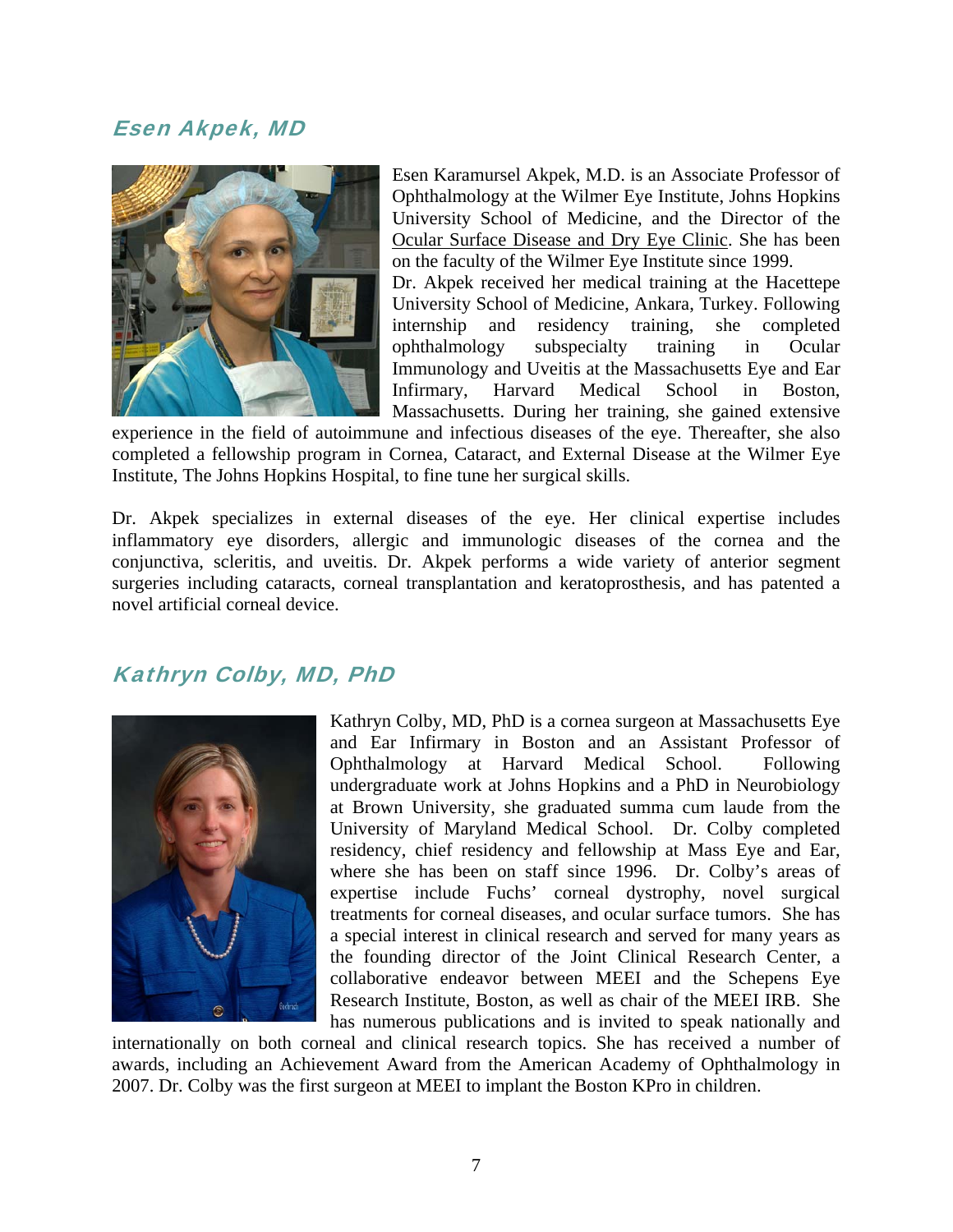### Junior Collaborators



Irmgard Behlau, MD Research Associate



Jared Ament, MD, MPH Clinical Research Fellow



Liqiang Wang, MD, PhD Research Fellow



Michinao Hashimoto, PhD Research Fellow - MIT



Fabiano Cade Jorge, MD Research Fellow



Jill Beyer, OD Director, Contact Lens Dept.



Kyung Jae Jeong, PhD Research Fellow - MIT



M. Stephanie Jardeleza, MD Retina Fellow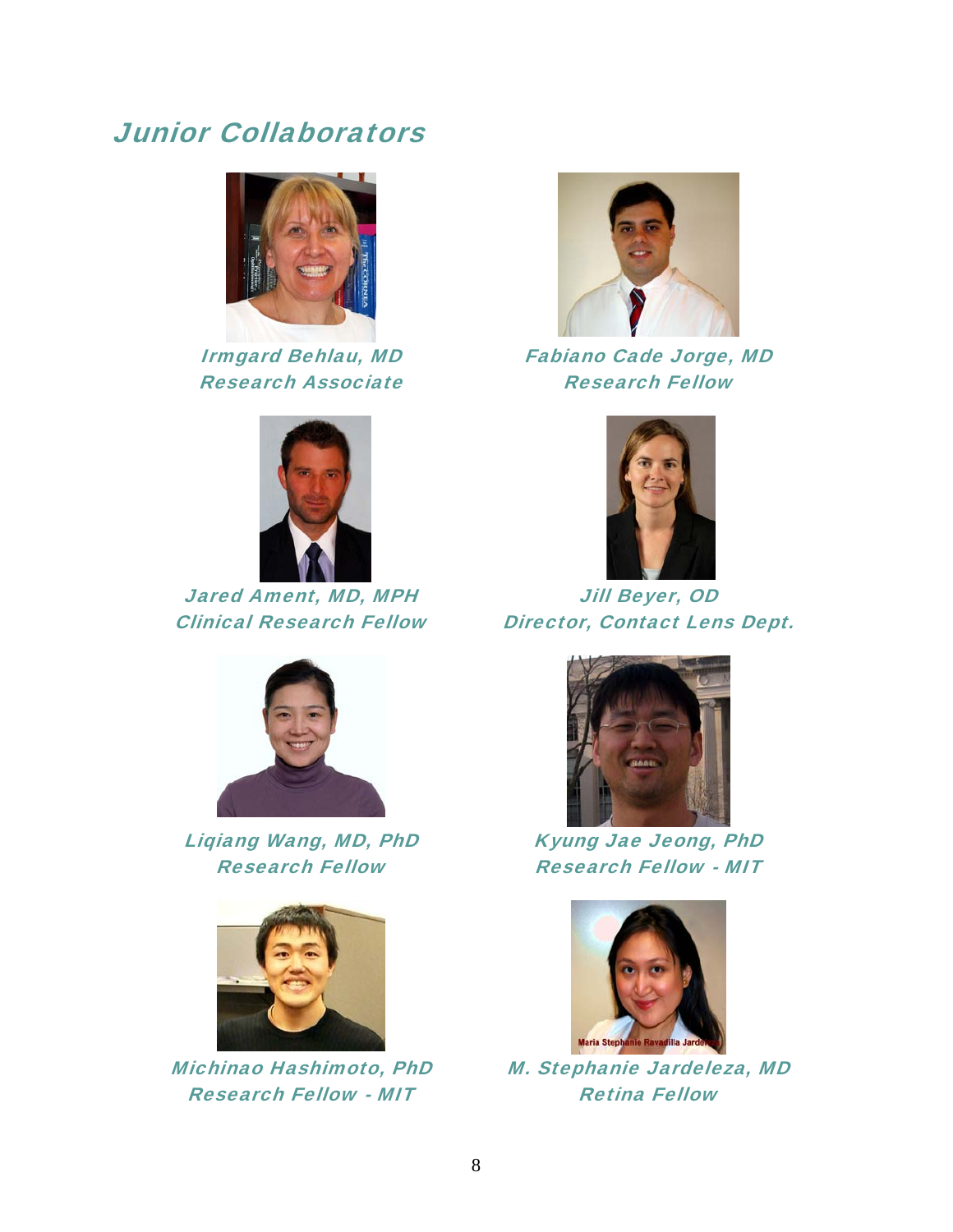### Recent Boston KPro Literature – 2008 to present

Sayegh RR, Ang LPK, Foster CS, Dohlman CH. The Boston Keratoprosthesis in Stevens-Johnson Syndrome: An Update. Am J Ophthalmol 2008;145:438-444

Harissi-Dagher M, Beyer J, Dohlman CH. The role of soft contact lenses as an adjunct to the Boston Keratoprosthesis. Int Ophthalmol Clin 2008;48:43

McLellan CL, Ngo V, Pasedia S, Dohlman CH. Long-term stability of vancomycin ophthalmic solution. Int J Pharm Comp 2008;12:456-458

Harissi-Dagher M, Colby KA. Cataract extraction after implantation of a Type I Boston Keratoprosthesis. Cornea 2008;27:220-222

Garcia JP Jr, de la Cruz, J, Rosen RB, Buxton DF. Imaging implanted keratoprosthesis with anterior-segment optical coherence tomography and ultrasound biomicroscopy. Cornea 2008;27:180-188

Pavan-Langston D, Dohlman CH. Boston Keratoprosthesis: treatment of herpes zoster neurotrophic keratopathy. Ophthalmology 2008;115:321-323

Aquavella JV. Keratoprosthesis revisited – Current status of keratoprosthesis surgery. Contemp Ophthalmol 2008;7:1-8

Aquavella JV. Keratoprosthesis in the treatment of congenital cornea opacity. Contemp Ophthalmol 2008;7:1-6

Harissi-Dagher, M, Dohlman CH. The Boston Keratoprosthesis in severe ocular trauma. Can J Ophthalmol 2008;42:165-169

Dohlman CH, Colby K, Harissi-Dagher M. The Boston Keratoprosthesis: Users manual  $3<sup>rd</sup>$  ed. Massachusetts Eye and Ear Infirmary, Boston, MA, USA 2008

Waller S, Dohlman CH. The Boston keratoprosthesis. In: Brightbill, F. ed. Corneal Surgery: Theory, Technique and Tissue.  $4^{th}$  ed., Mosby 2009;691-696

Sa-ngiampornpanit T, Thiagalingam S, Dohlman CH. Boston Keratoprosthesis in epithelial downgrowth. DJO 2009;15:1

Ciolino JB, Dohlman CH. Biological keratoprosthesis materials. Int Ophthalmol Clin 2009;49:1-9

Dohlman J, Foster CS, Dohlman CH. Boston Keratoprosthesis in Stevens-Johnson Syndrome: A case of using infliximab to prevent tissue necrosis. DJO 2009;15:1-5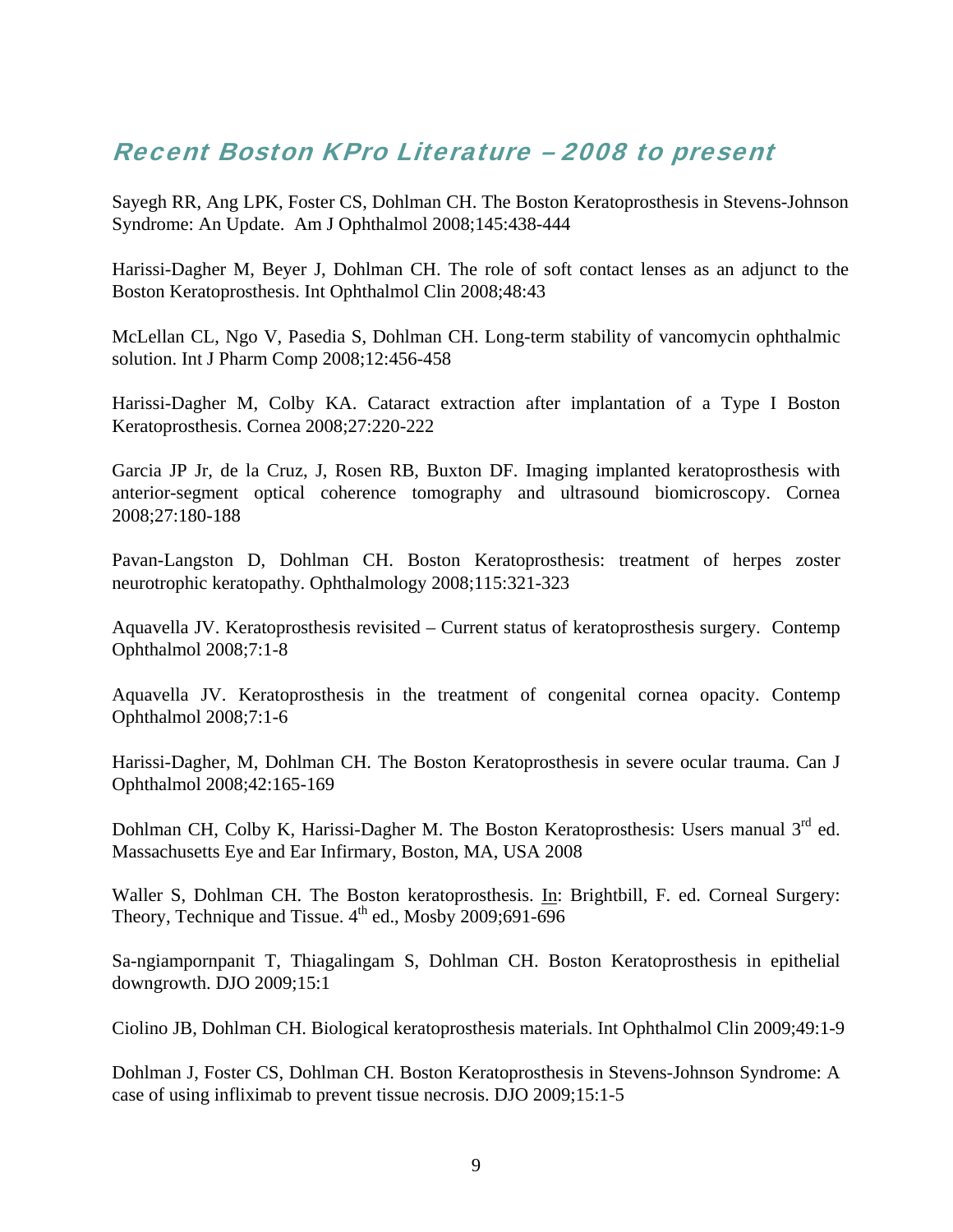Todani A, Gupta P, Colby K. Type I Boston keratoprosthesis with cataract extraction and intraocular lens placement for visual rehabilitation of herpes zoster ophthalmicus: The "KPro Triple". Br J Ophthalmol 2009 Jan;93(1):119 (on-line video)

Aldave AJ, Kamal KM, Vo RC, Yu F. The Boston Type I Keratoprosthesis: improving outcomes and expanding indications. Ophthalmology 2009;116:640-651

Rivier D, Paula JS, Kim E, Dohlman CH, Grosskreutz CL. Glaucoma and keratoprosthesis surgery: role of adjunctive cyclophotocoagulation. Glaucoma 2009;18:321-324

Bradley JC, Hernandez EG, Schwab IR, Mannis MJ. Boston Type I Keratoprosthesis: The University of California Davis Experience. Cornea 2009;28:321-327

Ament JD, Spurr-Michaud S, Dohlman CH, Gipson IK. The Boston Keratoprosthesis: Comparing corneal cell compatibility with titanium and PMMA back plates. Cornea 2009;28:808-811

Ciolino JB, Hoare TR, Iwata NG, Behlau I, Dohlman CH, Langer R, Kohane DS. A drug-eluting contact lens. Invest Ophthalmol Vis Sci 2009;50:3346-3352

Ciolino JB, Dohlman CH, Kohane DS. Contact lens drug delivery. Semin Ophthalmol 2009;24:156-160

Dohlman CH, Grosskreutz CL, Chen TC, Pasquale LR, Rubin PAD, Kim EC, Durand M. Shunt to divert aqueous humor to distant epithelialized cavities after Keratoprosthesis surgery. Risk of Infection. Glaucoma, in press

Sayegh RR, Avena Diaz L, Vargas-Martin F, Webb RH, Dohlman CH, Peli E. Optical functional properties of the Boston Keratoprosthesis. Invest Ophthalmol Vis Sci, in press

Jun JJ, Siracuse-Lee DE, Daly MK, Dohlman CH. Keratoprosthesis. In: Cornea and External Eye Diseases, 2nd ed. [Krigelstein GK, Weinreb RN, eds], Springer Verlag, Berlin, in press

Dunlap K, Chak G, Aquavella JV, Myrowitz E, Akpek E. Short-Term Visual Outcomes of Boston Type 1 Keratoprosthesis Implantation. Ophthalmology, in press

Chodosh J, Dohlman CH. Indications for keratoprosthesis. In: Krachmer J, Mannis M, Holland E, eds. Cornea  $3<sup>rd</sup>$  ed., in press

Durand ML, Dohlman CH. Successful prevention of bacterial endophthalmitis in eyes with the Boston Keratoprosthesis. Cornea, in press

Harissi-Dagher M, Khan BF, Dohlman CH. The Boston Keratoprosthesis. In: Corneal transplantation. Rasik B Vajpayee, editor, Namrata Sharma, Geoffrey C Tabin, and Hugh R Taylor, co-editors. Vajaypee Brothers Medical Publishers. New Delhi, in press.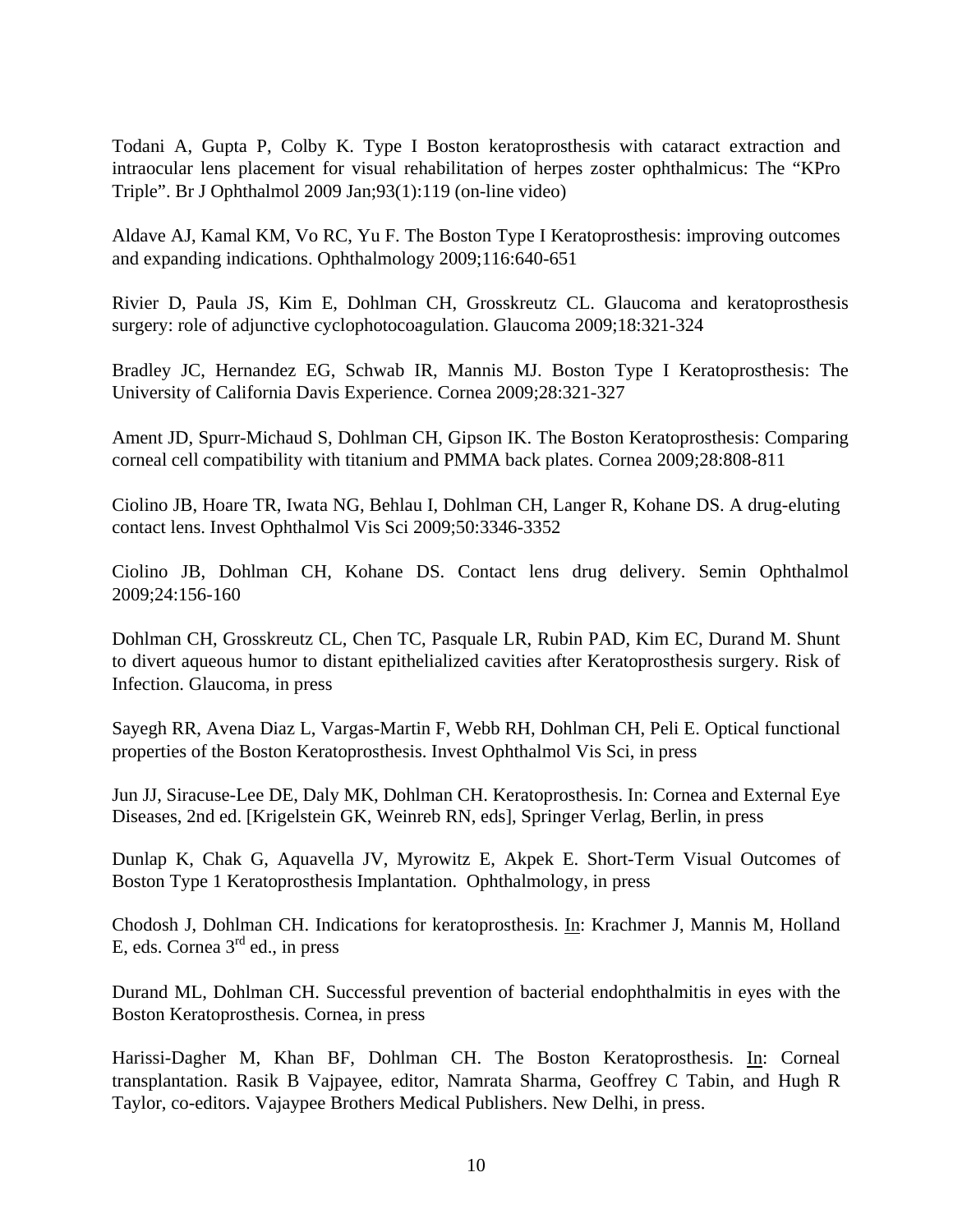Saad CG, Ayers BD, Cohen EJ. The Boston Keratoprosthesis in Patients with Autoimmune Polyendocrinopathy. Cornea, in press

Ament JD, Stryjewski TP, Chodosh J, Dohlman CH. Cost-effectiveness of the Boston Keratoprosthesis. Am J Ophthalmol, in press

### Posters (ARVO 2009)

Traux KA, Osgood BJ, de La Cruz J, McMahon TT. Surveillance Cultures of Bandage Contact Lenses of Patients with Boston Type I Keratoprosthesis. Poster # 1494

Pineda R, Ament JD, Tilahun Y, Behlau I, Dohlman CH. Prospective Evaluation of Sustaining the Boston Keratoprosthesis in Developing World: A Pilot Study. Poster # 1497

Cho H, Channa P, Aquavella J. Evaluation of the National Eye Institute Visual Function Questionnaire (NEI-VFQ-39) in People with the Boston Keratoprosthesis. Poster # 1498

Kim BM, Blair MP, de La Cruz J. Macular Optical Coherence Tomography Signal Strength in Boston Type I Keratoprosthesis Patients at the Illinois Eye and Ear Infirmary. Poster # 1499

Nijm LM, Bradley JC, Mannis MJ. Risk Factors for Formation of Retroprosthetic Membrane after Implantation of the Boston Keratoprosthesis. Poster # 1502

Osgood B, Truax KA, McMahon TT, de La Cruz J. Evaluation of Contact Lens Surface after Long-Term Use by Scanning Electron Microscopy in Patients with Boston KPro Type I. Poster #1504

Titanium vs. PMMA Back plates for Boston Keratoprosthesis: Incidence of Retroprosthetic Membrane. Dohlman CH, Todani A, Ament JD, Chodosh, J, Ciolino JB, Colby KA, Pineda R, Belin MW, Aquavella JV, Graney JM. Poster #1505

Retinal Detachments after Boston Keratoprosthesis: Incidence, Predisposing Factors and Outcomes of Repair. Jardeleza MS, Montezuma SR, Dohlman CH, Young L. Poster # 3168

# Oral presentation (ARVO 2009)

Todani A, Fava MA, Melki SA, Dohlman CH. Measurement of IOP with Intraocular Pressure **Transducer**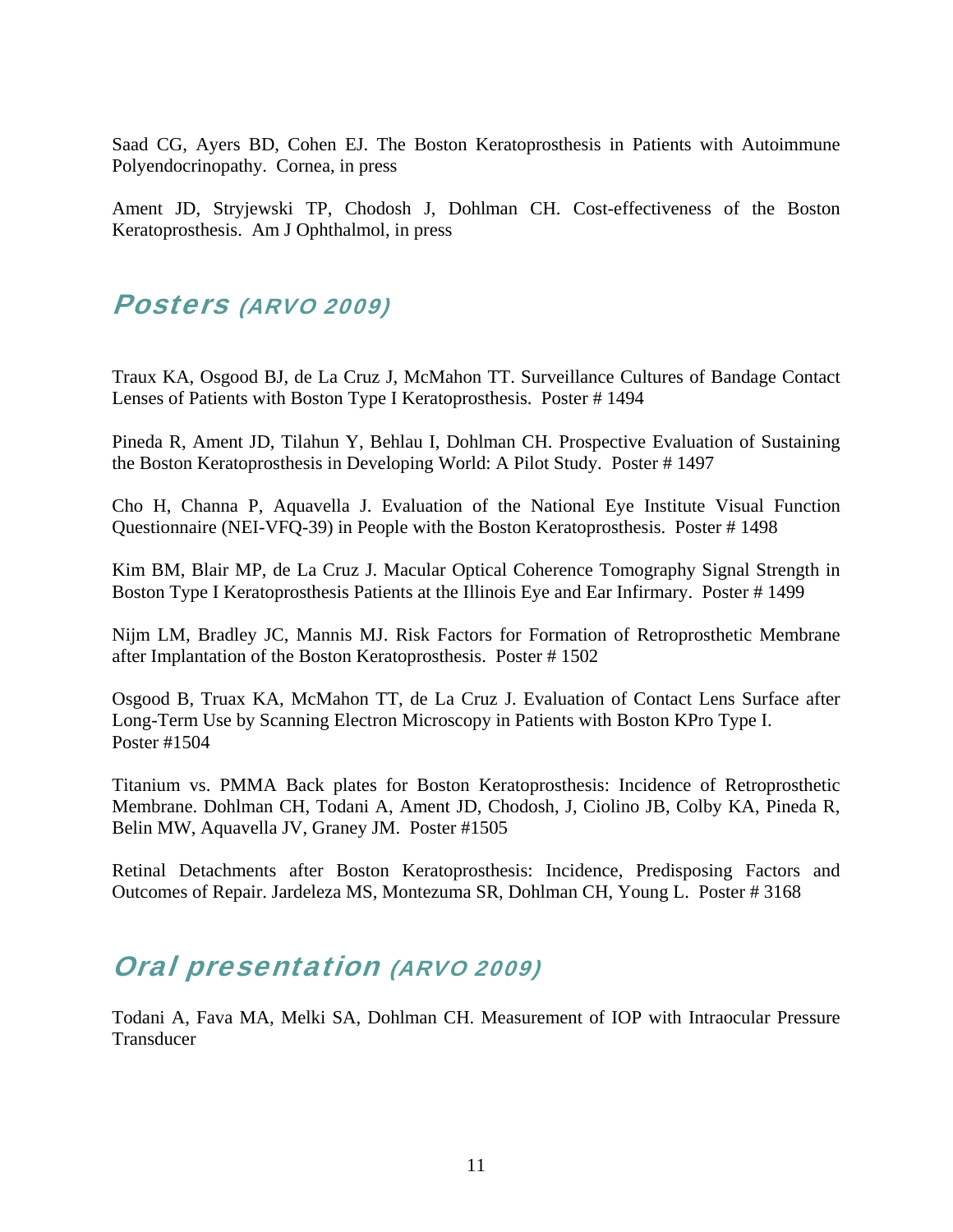Abstract of a review to be presented at the Cornea Research Conference on October 9, 2009:

#### THE BOSTON KERATOPROSTHESIS: WHAT NEXT? Claes H. Dohlman

About 8 million people in the world are blind from corneal diseases (WHO). With the severe limitations in supply and outcomes of standard corneal transplants, a simple, safe and inexpensive artificial cornea is badly needed.

The Boston Keratoprosthesis (BKPro), a collarbutton-shaped device of transparent plastic, has been under development since the mid-1960's. It was cleared by FDA in 1992. Incremental improvements have included the use of carrier corneal grafts, improving nutrition to surrounding tissues, protection against evaporative damage by constant soft contact lens wear, effective regimens of prophylactive antibiotics (especially vancomycin) and anti-inflammatory drugs, improved locking design, new glaucoma shunts, identification of prognostic factors, etc.

With these changes, tissue melt and infections have become very rare and clinical outcomes have greatly improved. About 3500 BKPros have been implanted worldwide and demand is increasing rapidly. However, glaucoma after chemical burns as well as retinal detachments in autoimmune diseases are still severe problems. Therefore, a broad research team approach presently includes:

Design and materials changes (titanium etc.), (J G Machine shop) Efforts to bond plastics to tissue (Wang, Jeung, Kohane at MIT) Develop antibacterial coating of plastic (Behlau, Klibanoff, Gilmore at MIT, MEEI, SERI) Analysis of postoperative retinal detachments (Jardeleza, Chodosh, Young at MEEI) Optics of various BKPro models (Sayegh, Webb, Peli, et al at SERI) Improvement of antifungal prophylaxis (Behlau at MEEI) Immunomodulation in autoimmune diseases (Chodosh, Papaliodis at MEEI) Contact lenses for protection, drug delivery (Ciolino, Kohane et al at MIT, MEEI) Intraocular pressure transducers, read by radiowave telemetry (Melki, Todani, Cade, Behlau, Fava, Lopez at MEEI, Dominican Republic) Improved glaucoma shunt valve (Hashimoto, Kohane at MIT) Cost-utility studies (Ament et al at MEEI) Pilot BKPro studies in Developing World (Pineda, Ament, Chodosh)

These topics will be elaborated in the poster session.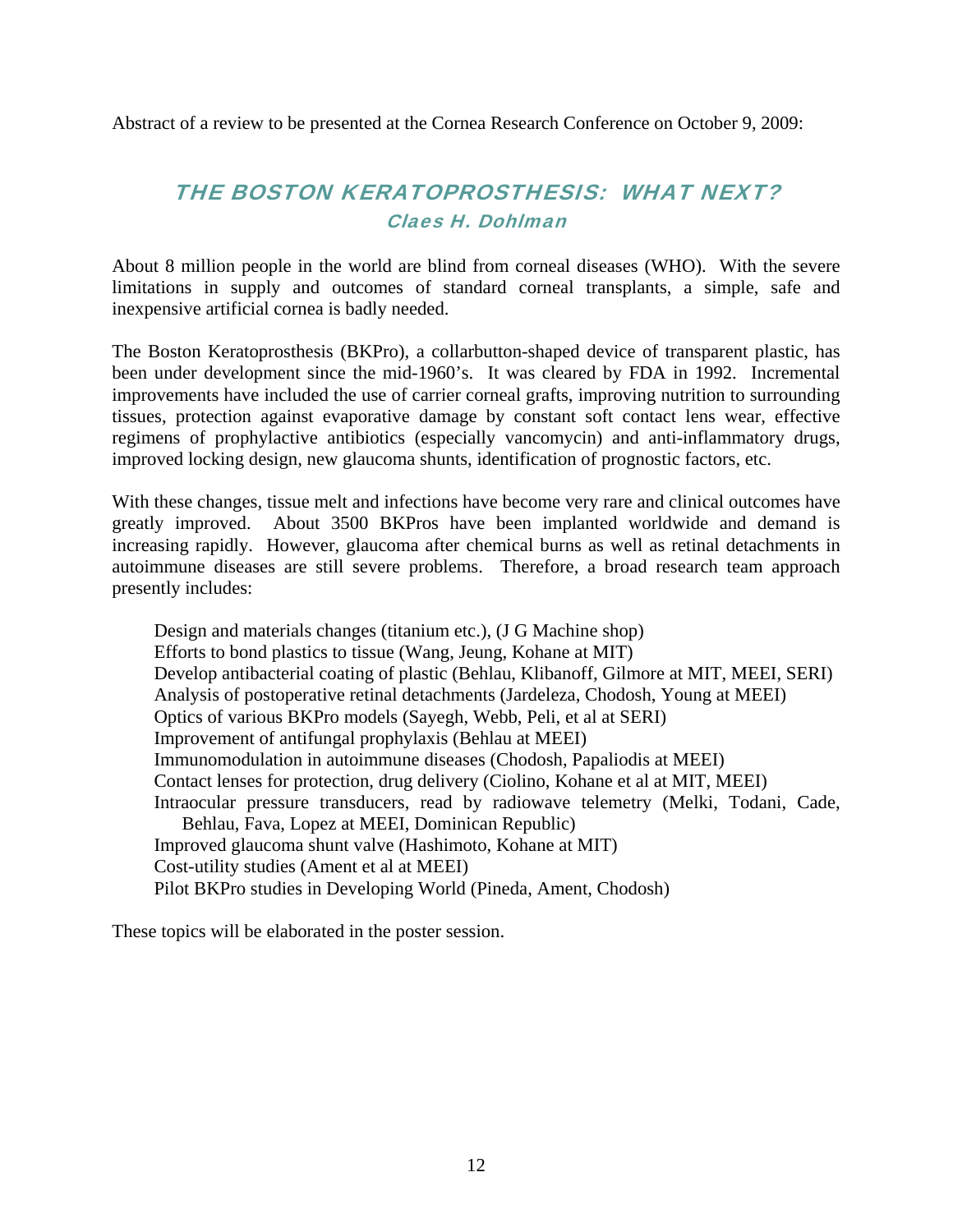# Invitation to KPro events - 2009

- *EVER Meeting in Slovenia* **A KPro Session** will take place on October 3, 2009.
- *26th Biennial Cornea Research Conference* **KPro talks**, The Starr Center, Schepens Eye Research Institute, Boston, October 9 – 10, 2009:

#### 2009 AAO Meeting in San Francisco:

- *Boston KPro Users Breakfast* Monday, October 26, 2009, 7:00 AM 8:30 AM at the San Francisco Marriott Hotel, 55 Fourth Street, Foothill Room G1/G2. Dr. Claes Dohlman will be the moderator. For further information contact mlmoar@verizon.net
- *Boston KPro Course* entitled, "The Boston Keratoprosthesis: What You Don't Know Will Surprise You" on Monday, October 26, 2009 from 2:00 PM – 4:15 PM in Room West 2020. Dr. Anthony Aldave will be the moderator.
- *Skills Transfer Course: "*Surgery for Severe Corneal and Ocular Surface Disease". Dr. James Chodosh will present on the Boston KPro. Sunday October 25, 9:00 AM.
- *A Breakfast Roundtable* chaired by Dr. Peter Zloty on Sunday October 25, 7:30 AM 8:30 AM at the Moscone Center West, level 2.
- *AAO-PAAO Meeting –* **Symposium: "Cornea: the Cutting Edge, North and South**". Dr. Kathryn Colby will present "Keratoprosthesis in the United States", October 25, 2009 at 3:45 PM in the Esplanade Ballroom, San Francisco.
- *American Society of Ocular Trauma Session:* Dr. Claes Dohlman will present the Helen Keller lecture: "Chemical burns to the eye – what has changed in our approach?" Sunday, October 25, 3:08 PM – 3:28 PM.





From Hand Movement to 20/30 vision (2.5 years postop)